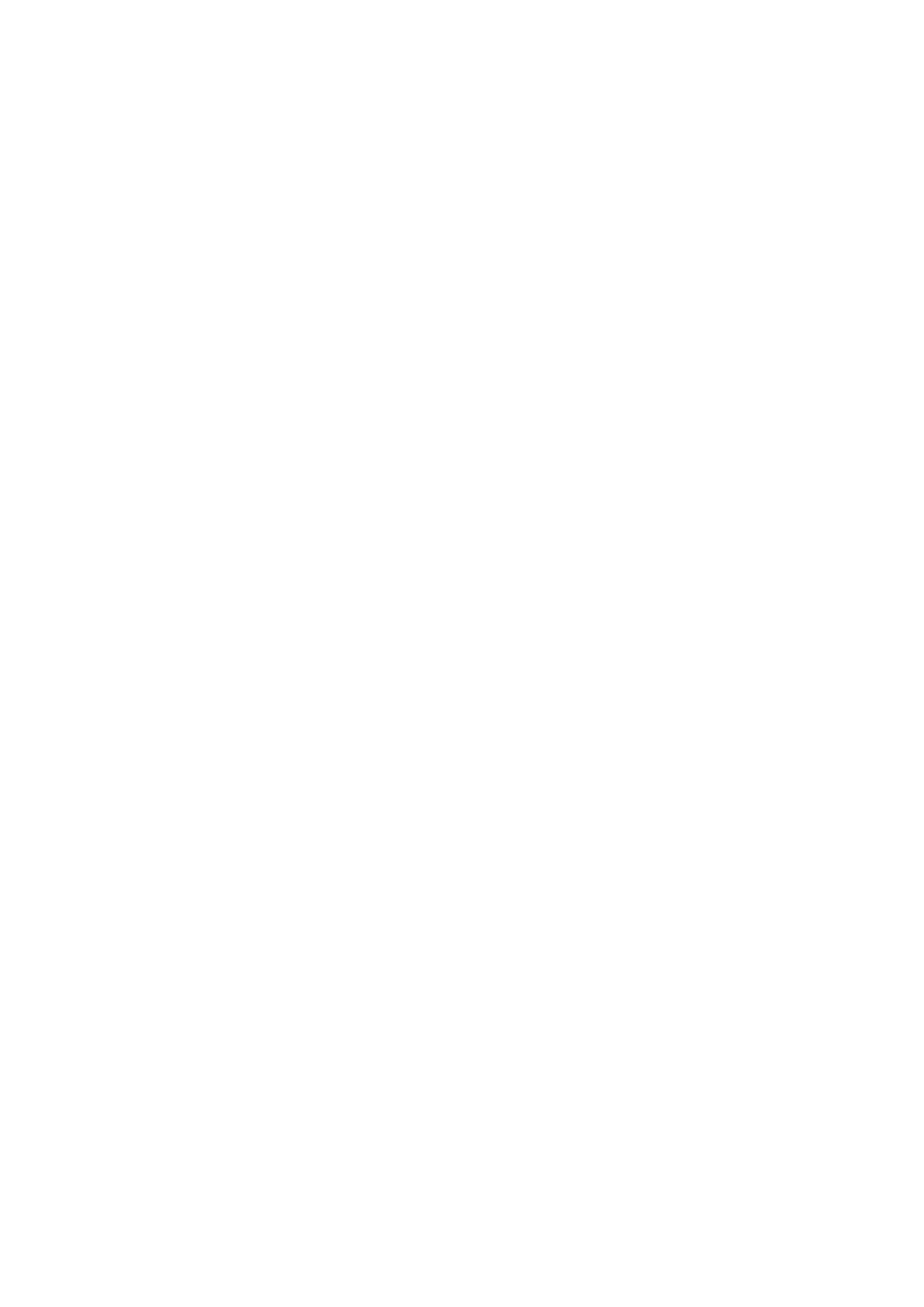### **Terms of Reference**

## **SIFAC Appointments Joint Committee**

#### **Introduction**

The Auckland Council Governing Body has delegated the power to make two Auckland Council appointments to the Wiri Prison Social Impact Fund Allocations Committee to a joint committee established by the Manurewa, Papakura, Māngere-Ōtāhuhu and Ōtara-Papatoetoe local boards. This delegation is subject to:

- (i) The southern ward councillors having attendance and speaking rights
- (ii) the Independent Māori Statutory Board having the ability to appoint two members.

#### **Agreement**

The Māngere-Ōtāhuhu, Ōtara-Papatoetoe, Manurewa and Papakura Local Boards agree to establish a joint committee as follows:

#### **Responsibilities**

(i) The committee will be responsible for making two Auckland Council appointments to the Wiri Prison Social Impact Fund Allocation Committee

#### **Membership**

- (ii) Each participating local board will appoint either their chairperson or deputy chairperson to the Joint Committee
- (iii) The Independent Māori Statutory Board will appoint two members
- (iv) The southern ward councillors will have attendance and speaking rights but not membership or voting rights

#### **Chairperson**

(v) The first meeting will elect a Committee chairperson and deputy chairperson

#### **Meetings**

- (vi) Each participating local board will make its appointments to the Committee at the commencement of each electoral term
- (vii) The Committee will meet as soon as practicable following all members being appointed and following its first meeting will meet only when necessary to carry out its responsibilities

#### **Variations to this agreement**

(viii) The participating local boards may agree to vary this agreement provided any variation is consistent with the delegation from the Auckland Council Governing Body.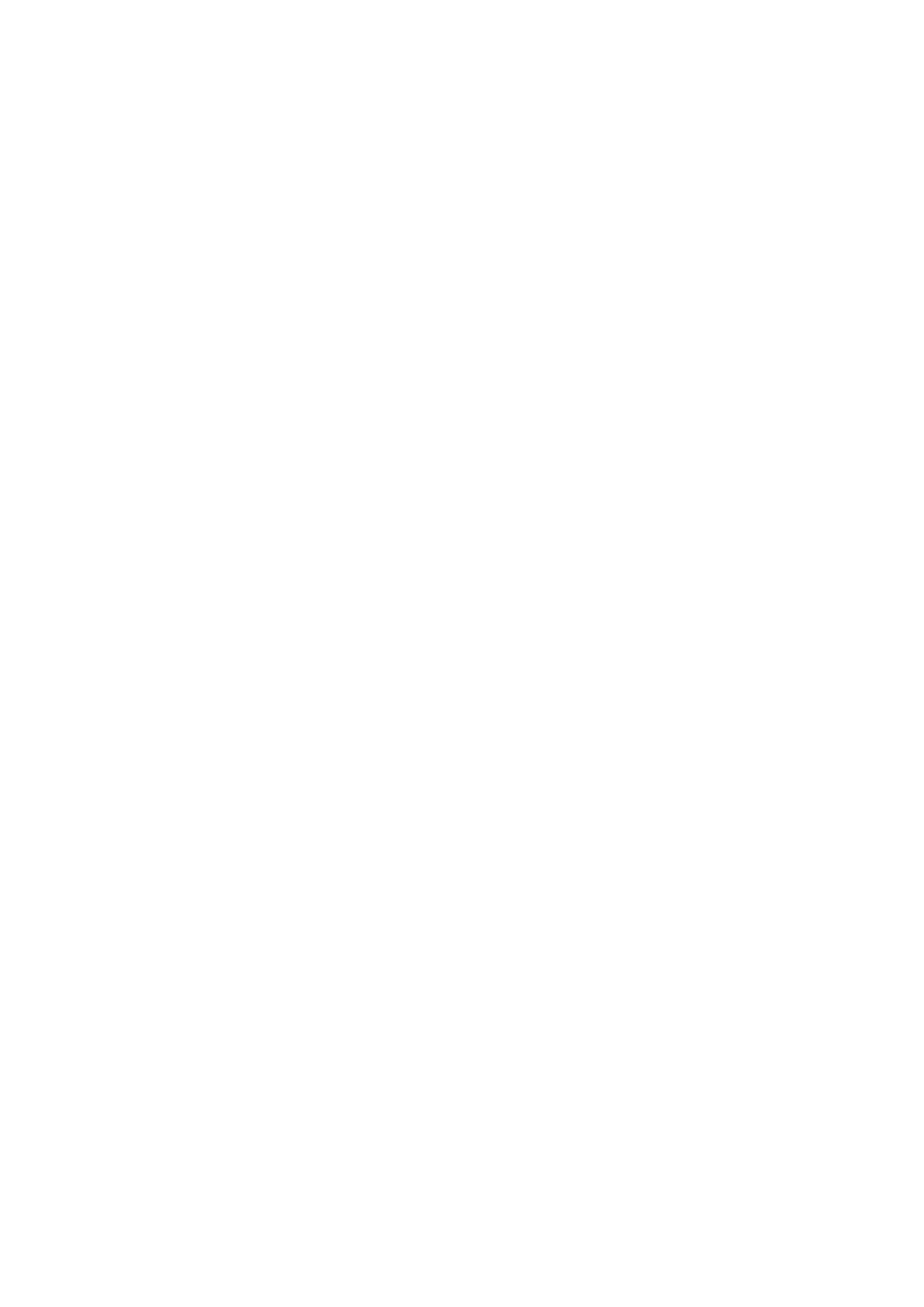

| <b>ITEM</b>  | <b>TABLE OF CONTENTS</b>                                             | <b>PAGE</b> |
|--------------|----------------------------------------------------------------------|-------------|
|              | <b>Apologies</b>                                                     |             |
| $\mathbf{2}$ | <b>Declaration of Interest</b>                                       |             |
| 3            | <b>Extraordinary Business</b>                                        |             |
| 4            | <b>Election of Chairperson</b>                                       | 9           |
| 5            | <b>Election of Deputy Chairperson</b>                                | 11          |
| 6            | Social Impact Fund Allocation Committee – appointment of two members | 13          |
|              | <b>Consideration of Extraordinary Items</b>                          |             |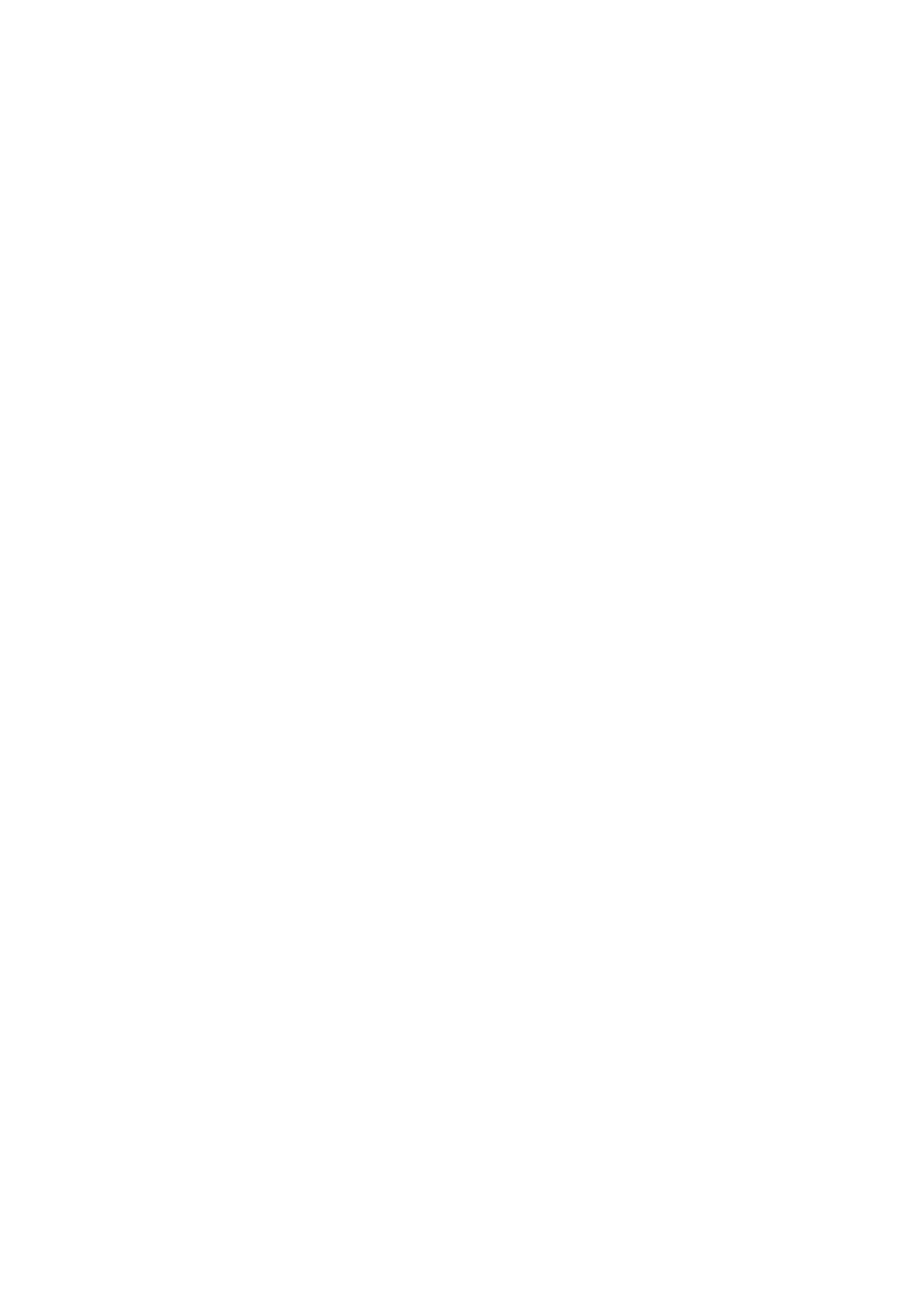

#### <span id="page-6-0"></span>**1 Apologies**

At the close of the agenda no apologies had been received.

#### <span id="page-6-1"></span>**2 Declaration of Interest**

Members are reminded of the need to be vigilant to stand aside from decision making when a conflict arises between their role as a member and any private or other external interest they might have.

#### <span id="page-6-2"></span>**3 Extraordinary Business**

Section 46A(7) of the Local Government Official Information and Meetings Act 1987 (as amended) states:

"An item that is not on the agenda for a meeting may be dealt with at that meeting if-

- (a) The local authority by resolution so decides; and
- (b) The presiding member explains at the meeting, at a time when it is open to the public,-
	- (i) The reason why the item is not on the agenda; and
	- (ii) The reason why the discussion of the item cannot be delayed until a subsequent meeting."

Section 46A(7A) of the Local Government Official Information and Meetings Act 1987 (as amended) states:

"Where an item is not on the agenda for a meeting,-

- (a) That item may be discussed at that meeting if-
	- (i) That item is a minor matter relating to the general business of the local authority; and
	- (ii) the presiding member explains at the beginning of the meeting, at a time when it is open to the public, that the item will be discussed at the meeting; but
- (b) no resolution, decision or recommendation may be made in respect of that item except to refer that item to a subsequent meeting of the local authority for further discussion."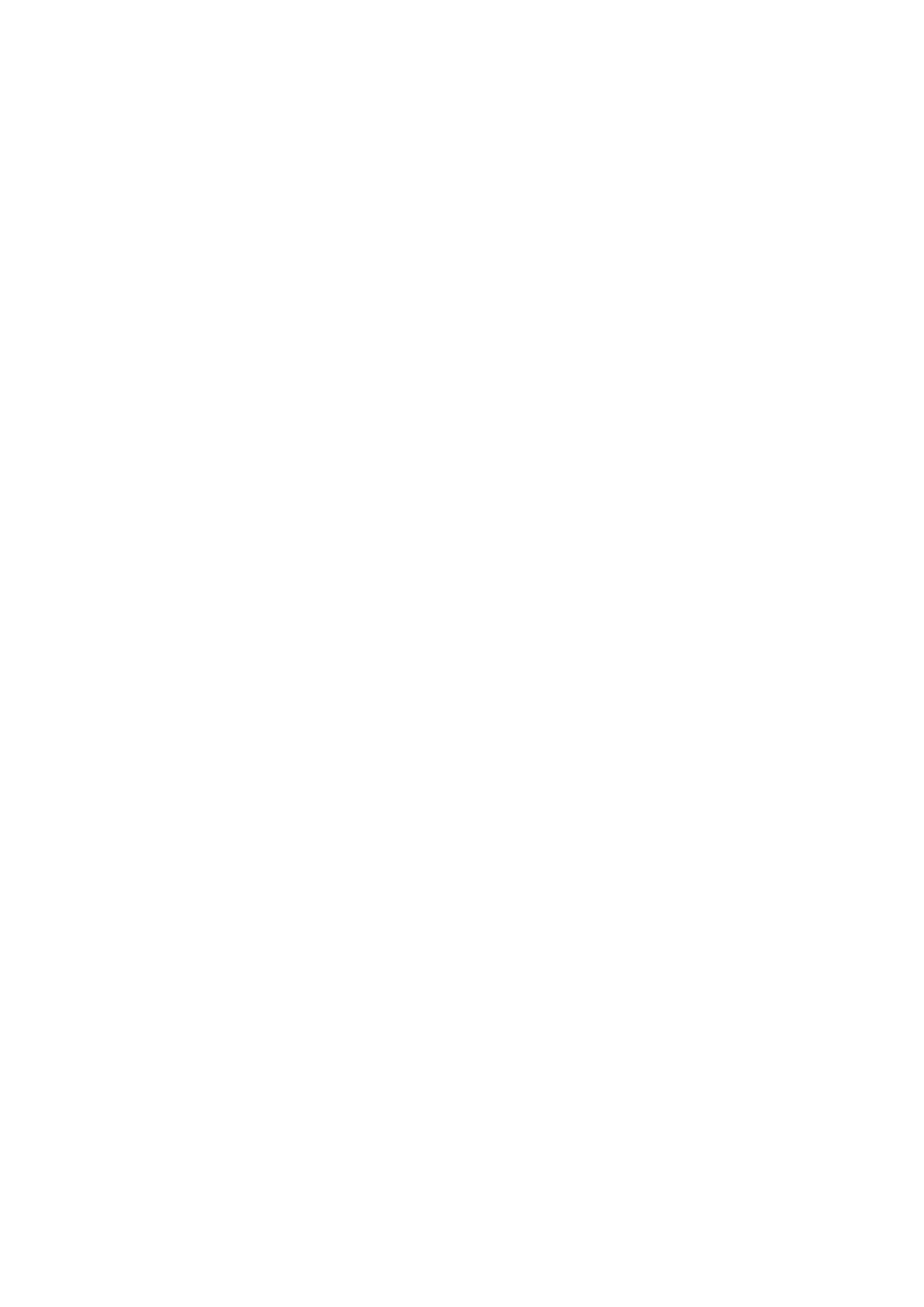# <span id="page-8-0"></span>**Election of Chairperson**

**File No.:** CP2022/06514

## **Te take mō te pūrongo Purpose of the report**

1. In accordance with Schedule 7, clause 25 of the Local Government Act 2002, the Local Area Manager, on behalf of the Chief Executive, will call for nominations for the appointment of the Chairperson of the Social Impact Fund Allocation Committee Appointments Committee.

## **Whakarāpopototanga matua Executive summary**

2. The Social Impact Fund Allocation Committee Appointments Committee will need to determine (by resolution) what method they will apply to appoint the Chairperson – System A or System B.

Schedule 7, Part 1, Clause 25 of the Local Government Act 2002 states that:

- **25** Voting systems for certain appointments
	- (1) This clause applies to
		- (a) the election or appointment of the chairperson and deputy chairperson of a regional council; and
		- (b) the election or appointment of the deputy mayor; and
		- (c) the election or appointment of the chairperson and deputy chairperson of a committee; and
		- (d) the election or appointment of a representative of a local authority.
	- (2) If this clause applies, a local authority or a committee (if the local authority has so directed) must determine by resolution that a person be elected or appointed by using one of the following systems of voting:
		- (a) the voting system in subclause (3) (**system A**):
		- (b) the voting system in subclause (4) (**system B**).
	- (3) System A
		- (a) requires that a person is elected or appointed if he or she receives the votes of a majority of the members of the local authority or committee present and voting; and
		- (b) has the following characteristics:
			- (i) there is a first round of voting for all candidates; and
			- (ii) if no candidate is successful in that round there is a second round of voting from which the candidate with the fewest votes in the first round is excluded; and
			- (iii) if no candidate is successful in the second round there is a third, and if necessary subsequent, round of voting from which, each time, the candidate with the fewest votes in the previous round is excluded; and
			- (iv) in any round of voting, if 2 or more candidates tie for the lowest number of votes, the person excluded from the next round is resolved by lot.

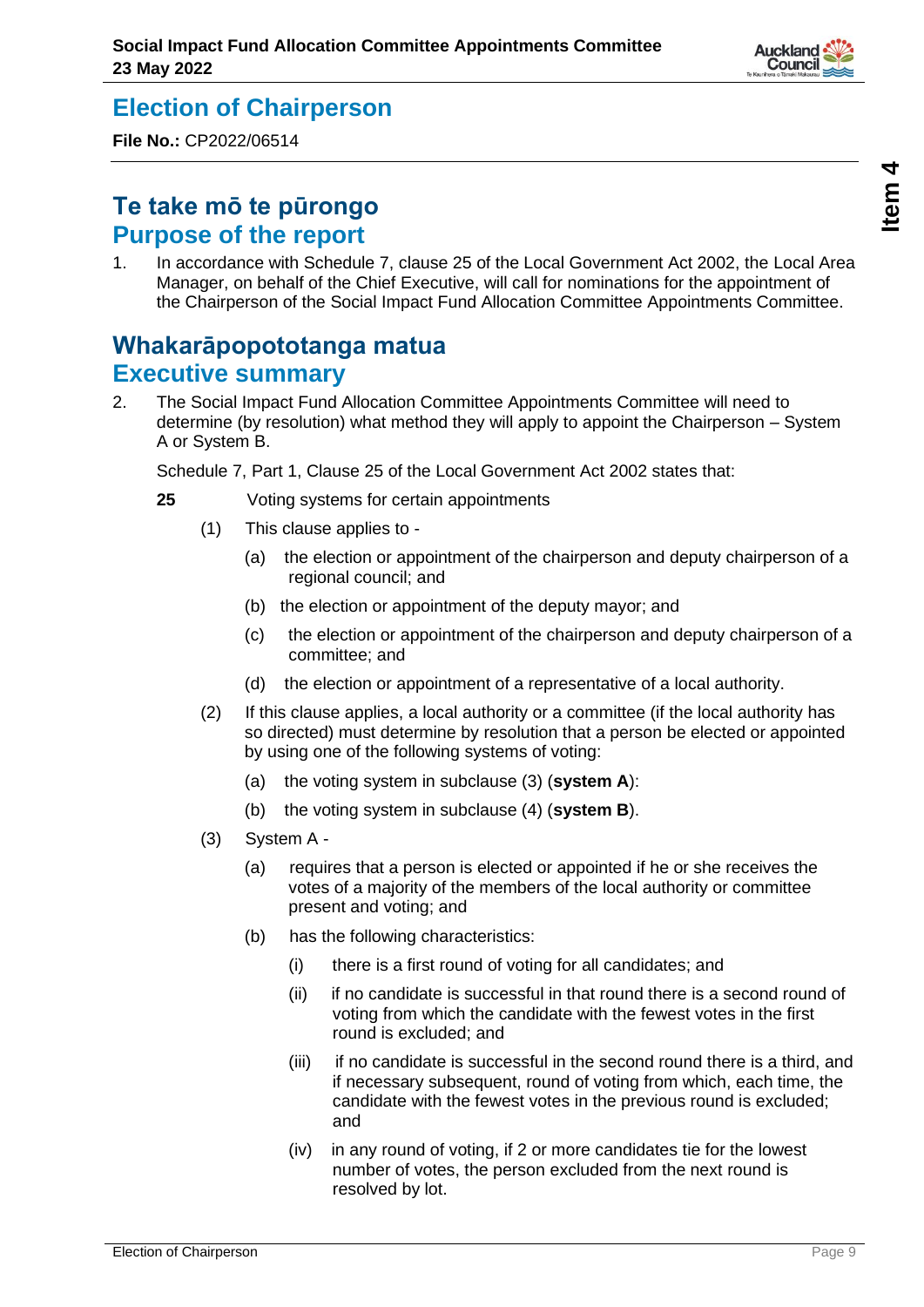

- (4) System B
	- (a) requires that a person is elected or appointed if he or she receives more votes than any other candidate; and
	- (b) has the following characteristics:
		- (i) there is only 1 round of voting; and
		- (ii) if 2 or more candidates tie for the most votes, the tie is resolved by lot.

## **Ngā tūtohunga Recommendation/s**

That the Social Impact Fund Allocation Committee Appointments Committee:

a) appoint a Chairperson for the remainder of the 2019 - 2022 political term, utilising either System A or System B of Schedule 7, Part 1, Clause 25 of the Local Government Act 2002.

## **Ngā tāpirihanga Attachments**

There are no attachments for this report.

### **Ngā kaihaina Signatories**

| Author     | Rohin Patel - Democracy Advisor                                    |
|------------|--------------------------------------------------------------------|
| Authoriser | Carol McKenzie-Rex - Local Area Manager Franklin Manurewa Papakura |

**4**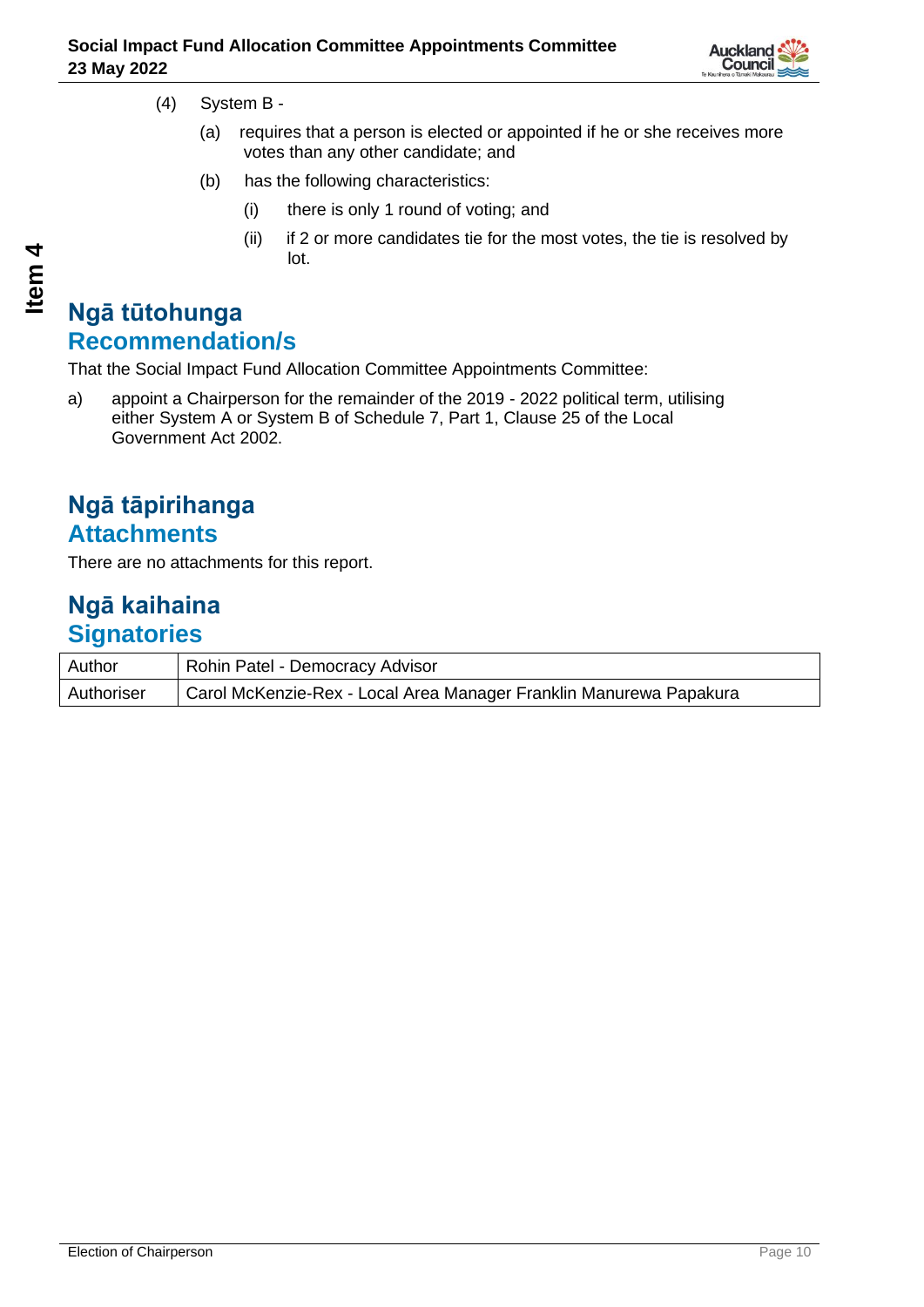## <span id="page-10-0"></span>**Election of Deputy Chairperson**

**File No.:** CP2022/06516

## **Te take mō te pūrongo Purpose of the report**

1. In accordance with Schedule 7, clause 25 of the Local Government Act 2002, the Chairperson will call for nominations for the Deputy Chairperson of the Social Impact Fund Allocation Committee Appointments Committee.

## **Whakarāpopototanga matua Executive summary**

2. The Social Impact Fund Allocation Committee Appointments Committee will also need to determine (by resolution) what method they will apply to appoint the Deputy Chairperson.

Schedule 7, Part 1, Clause 25 of the Local Government Act 2002 stipulates that:

- **25** Voting systems for certain appointments
	- (1) This clause applies to
		- (a) the election or appointment of the chairperson and deputy chairperson of a regional council; and
		- (b) the election or appointment of the deputy mayor; and
		- (c) the election or appointment of the chairperson and deputy chairperson of a committee; and
		- (d) the election or appointment of a representative of a local authority.
	- (2) If this clause applies, a local authority or a committee (if the local authority has so directed) must determine by resolution that a person be elected or appointed by using one of the following systems of voting:
		- (a) the voting system in subclause (3) (**system A**):
		- (b) the voting system in subclause (4) (**system B**).
	- (3) System A
		- (a) requires that a person is elected or appointed if he or she receives the votes of a majority of the members of the local authority or committee present and voting; and
		- (b) has the following characteristics:
			- (i) there is a first round of voting for all candidates; and
			- (ii) if no candidate is successful in that round there is a second round of voting from which the candidate with the fewest votes in the first round is excluded; and
			- (iii) if no candidate is successful in the second round there is a third, and if necessary subsequent, round of voting from which, each time, the candidate with the fewest votes in the previous round is excluded; and
			- (iv) in any round of voting, if 2 or more candidates tie for the lowest number of votes, the person excluded from the next round is resolved by lot.
	- (4) System B -



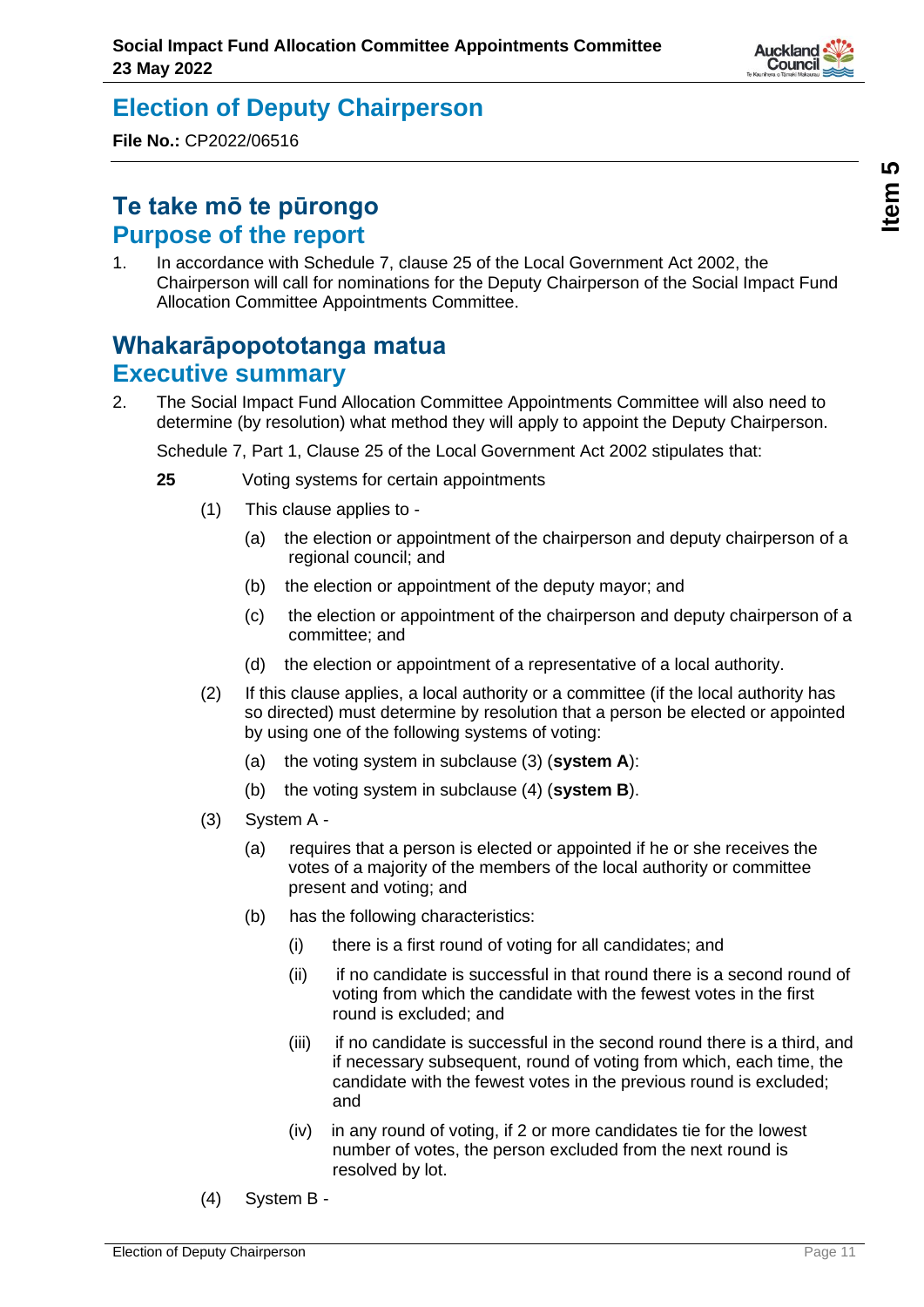

- (a) requires that a person is elected or appointed if he or she receives more votes than any other candidate; and
- (b) has the following characteristics:
	- (i) there is only 1 round of voting; and
	- (ii) if 2 or more candidates tie for the most votes, the tie is resolved by lot.

### **Ngā tūtohunga Recommendation/s**

That the Social Impact Fund Allocation Committee Appointments Committee:

a) appoint a Deputy Chairperson for the remainder of 2019 - 2022 political term, using the same system it used to appoint the chairperson.

### **Ngā tāpirihanga Attachments**

There are no attachments for this report.

## **Ngā kaihaina Signatories**

| Author     | Rohin Patel - Democracy Advisor                                    |
|------------|--------------------------------------------------------------------|
| Authoriser | Carol McKenzie-Rex - Local Area Manager Franklin Manurewa Papakura |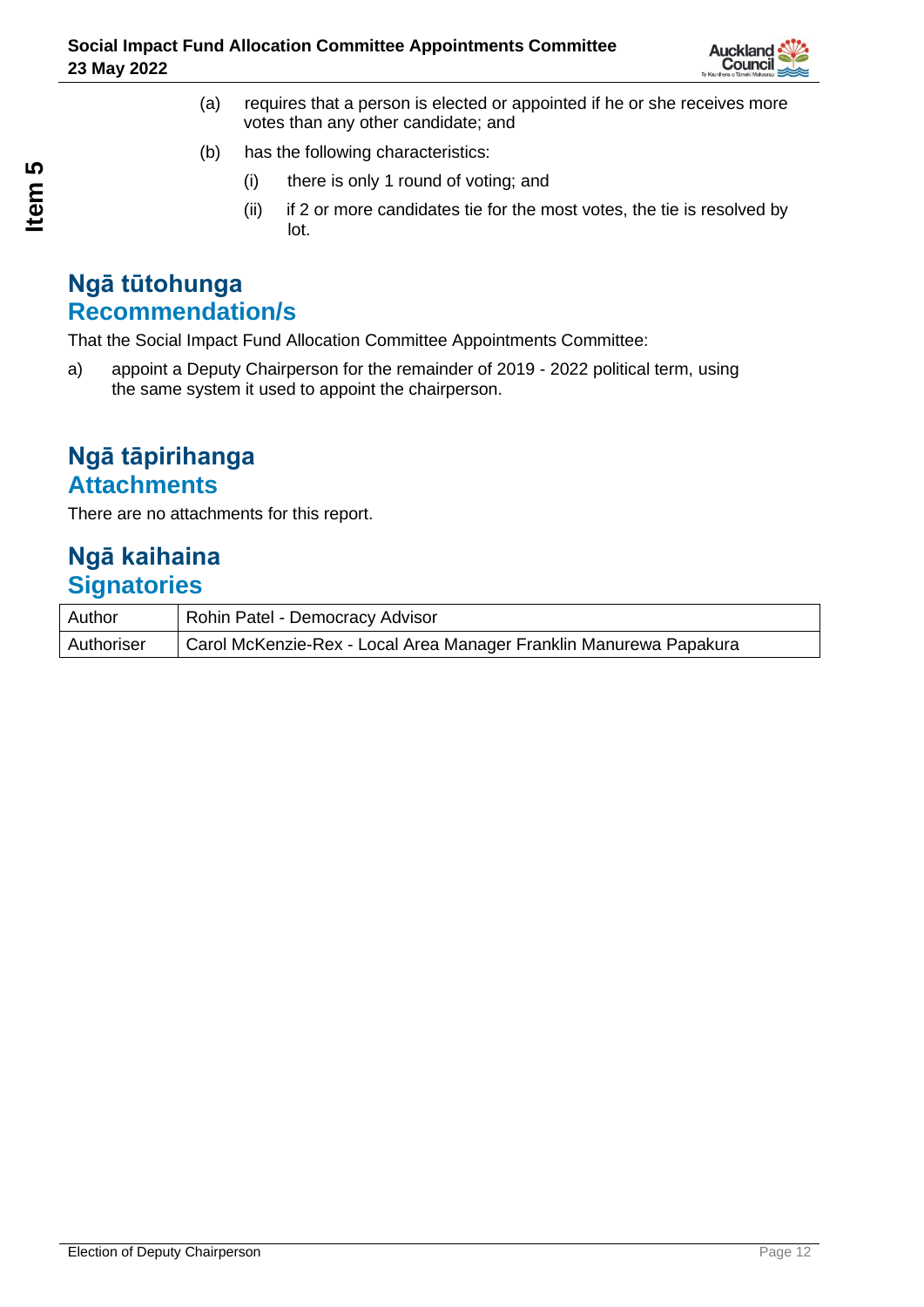

## <span id="page-12-0"></span>**Social Impact Fund Allocation Committee – appointment of two members**

**File No.:** CP2022/06547

## **Te take mō te pūrongo Purpose of the report**

1. To appoint two members to Social Impact Fund Allocation Committee.

## **Whakarāpopototanga matua Executive summary**

- 2. The Social Impact Fund Allocations Committee (SIFAC) was established under conditions set by the Board of Inquiry into the proposed Wiri Men's Correctional Facility in 2011. The SIFAC and its associated processes are administered by the Department of Corrections. The social impact fund is made available through the Department of Corrections, and the SIFAC is able to allocate \$250,000 each year.
- 3. Auckland Council must make at least two appointments to the SIFAC. The Governing Body has delegated these appointments to a joint committee as follows:

*That the Governing Body:*

- *a) delegate to a joint committee established by the Manurewa, Papakura, Māngere-Ōtāhuhu and Ōtara-Papatoetoe local boards, the power to make two Auckland Council appointments to the Wiri Prison Social Impact Fund Allocations Committee subject to:*
	- *i) southern ward councillors having attendance and speaking rights*
	- *ii) the Independent Māori Statutory Board having the ability to appoint two members.*
- 4. The process under the Local Government Act 2002 to establish a joint committee requires that each participating board must reach agreement with other participating local boards before making appointments. The agreement is found in the front of this agenda and has been agreed by the participating boards.
- 5. At the time of preparing this report, the Independent Māori Statutory Board had appointed Karen Wilson to the joint committee.
- 6. The Local Government Act 2002 requires that when appointing representatives the local authority adopt system A or system B (as described for the appointment of chairperson).

## **Ngā tūtohunga Recommendation/s**

That the Social Impact Fund Allocation Committee Appointments Committee:

- a) use the same voting system it used for the appointment of chairperson.
- b) appoint two members to the Social Impact Fund Allocations Committee on behalf of Auckland Council.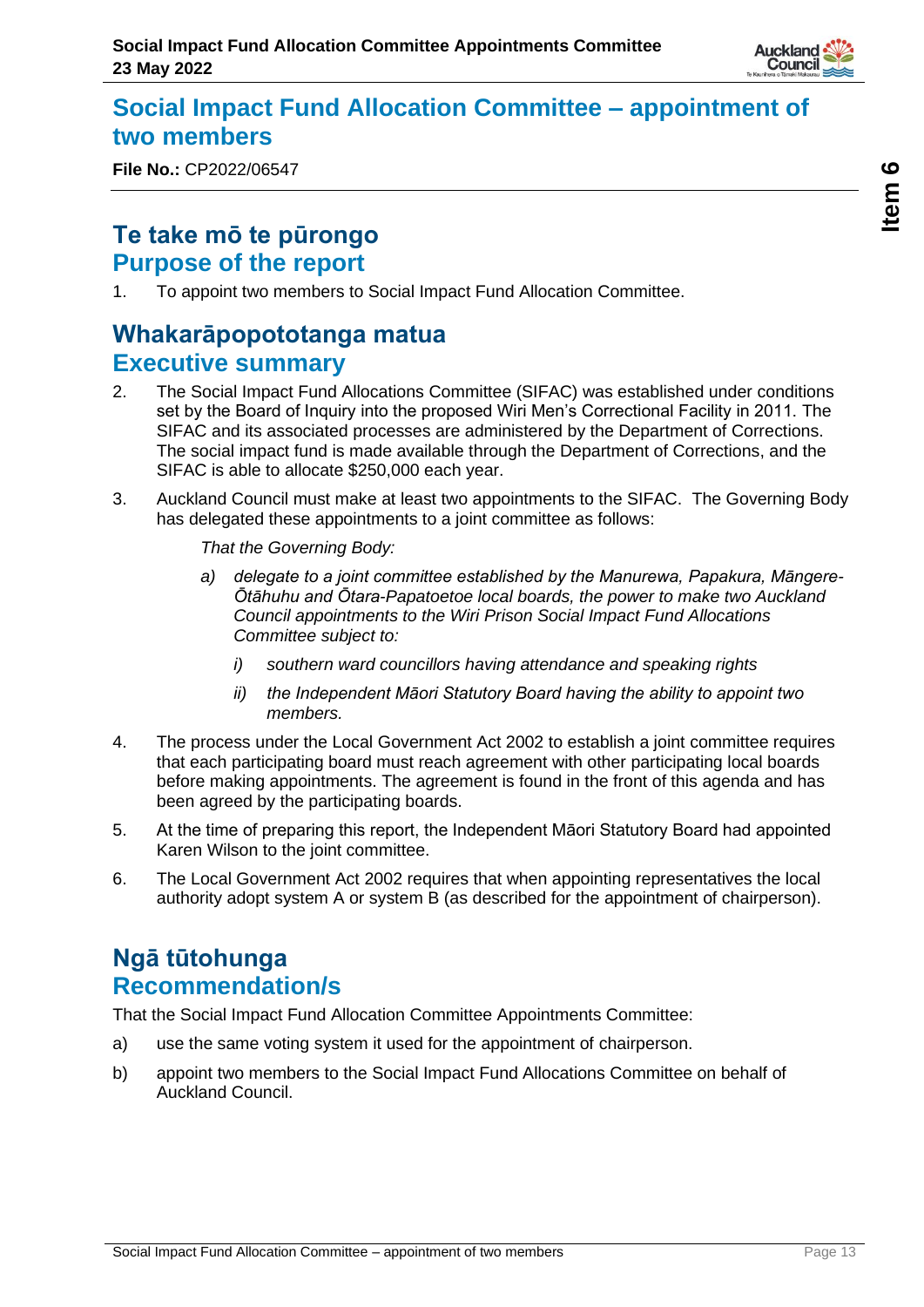

# **Horopaki Context**

**Item** 

**6**

- 7. In 2011, a Board of Inquiry reported on its hearings in relation to the men's prison at Wiri. An outcome of this process was the establishment of a "Community Impact Forum" and a "Social Impact Fund Allocations Committee". The social impact fund is to be at least \$250,000 annually.
- 8. Advice from the Department of Corrections is that possible projects for funding arise from social impact reports.
- 9. The Community Impact Forum has the role of discussing impacts to the community arising from the corrections facilities and makes recommendations to the SIFAC which decides how the fund should be allocated.
- 10. The role description of a member of the allocation committee is provided as Attachment A.
- 11. The SIFAC has up to seven members:
	- the chair is the chair of the Community Impact Forum
	- at least two members appointed by the Minister of Corrections
	- at least two members appointed by Auckland Council
	- up to two members co-opted by the committee itself.

## **Tātaritanga me ngā tohutohu Analysis and advice**

- 12. When making its appointments the joint committee might wish to consider the areas of impact.
- 13. The Board of Inquiry and subsequent Social Impact Monitoring Plans<sup>1</sup> defined two areas of social impact:
	- (i) a "local" area comprising the Manurewa Local Board area and Manukau Central (part of the Ōtara-Papatoetoe Local Board area)
	- (ii) a "wider" area comprising, in some social impact monitoring reports, the Manukau and Manurewa-Papakura wards, or, in other reports, the area known as Counties-Manukau.
- 14. The Board of Inquiry's actual statement referred to the "immediately impacted community" and the "wider impacted community":

*"We have generally accepted the definitions of the impacted geographic communities Dr Stewart identified in her evidence. As we noted above the site is located in Counties-Manukau, broadly within a 25 square kilometre block that includes Clendon North and South, Burbank, Rowandale, Homai West and East, Manurewa Central, Hillpark, Wiri and Manukau Central ("the immediately impacted community"). The "wider impacted community" follows the boundaries of the Council"s Manukau and Manurewa–Papakura Wards (extending from Mangere Bridge and Otahuhu in the north, to Otara and Flat Bush in the east, and to Papakura and Hingaia in the south)."<sup>2</sup>*

<sup>1</sup> Available here: [https://www.corrections.govt.nz/about\\_us/getting\\_in\\_touch/our\\_locations/auckland\\_south\\_corrections\\_facil](https://www.corrections.govt.nz/about_us/getting_in_touch/our_locations/auckland_south_corrections_facility/community_forums) [ity/community\\_forums](https://www.corrections.govt.nz/about_us/getting_in_touch/our_locations/auckland_south_corrections_facility/community_forums)

<sup>2</sup> "Draft Report and Decision of the Board of Inquiry into the Proposed Men's Correctional Facility At Wiri" paragraph 314, [https://www.epa.govt.nz/assets/FileAPI/proposal/NSP000011/Boards](https://www.epa.govt.nz/assets/FileAPI/proposal/NSP000011/Boards-decision/0d8299eff3/Wiri-Draft-decision-volume-1-Report-and-decision.pdf)[decision/0d8299eff3/Wiri-Draft-decision-volume-1-Report-and-decision.pdf](https://www.epa.govt.nz/assets/FileAPI/proposal/NSP000011/Boards-decision/0d8299eff3/Wiri-Draft-decision-volume-1-Report-and-decision.pdf)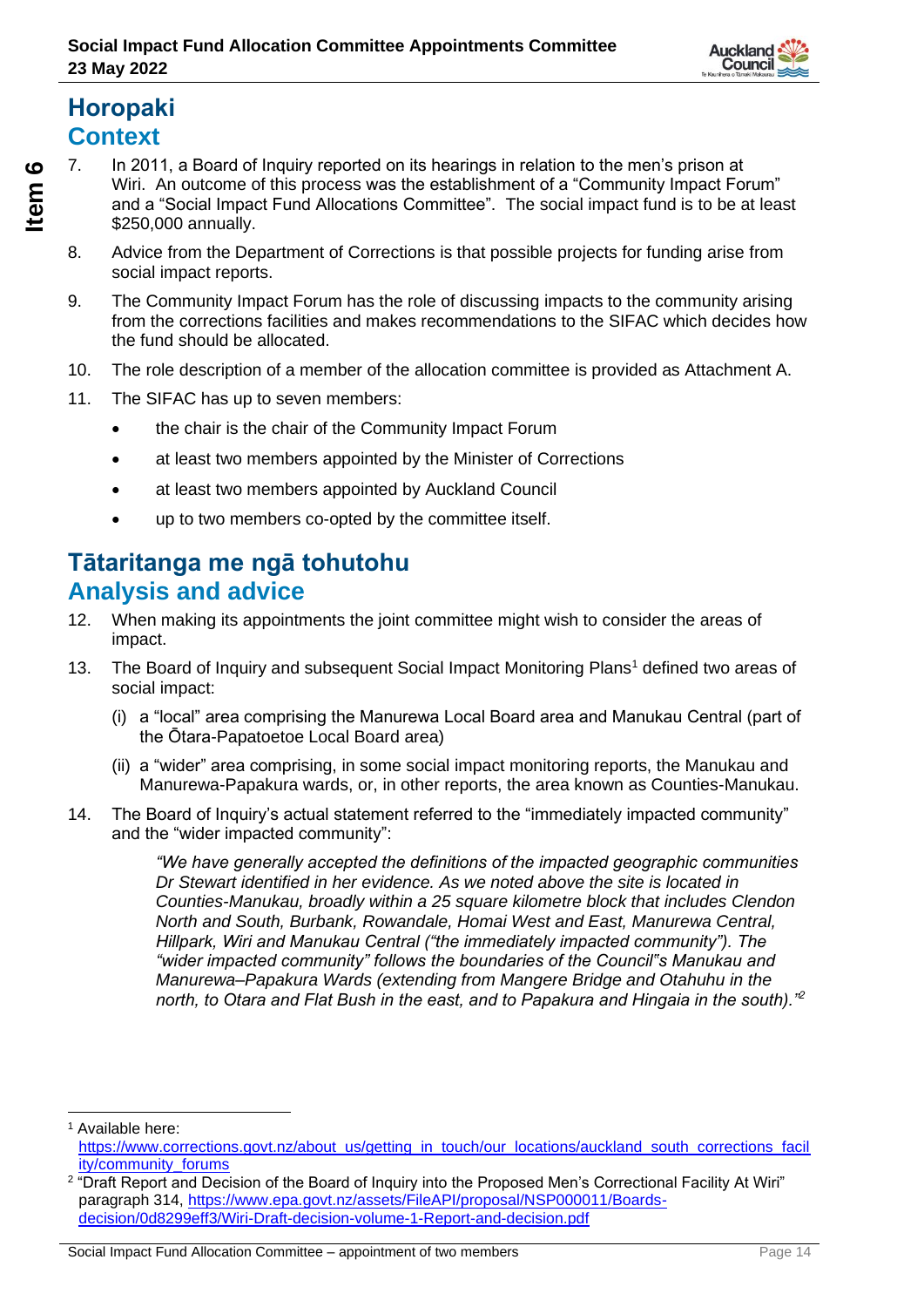

#### **Tauākī whakaaweawe āhuarangi Climate impact statement**

15. This report provides background to the committee when considering the appointment of two members of the SIFAC committee and does not itself have any climate impact. The projects put forward for funding by SIFAC may well have climate impacts.

### **Ngā whakaaweawe me ngā tirohanga a te rōpū Kaunihera Council group impacts and views**

16. Making two Auckland Council appointments to the SIFAC does not impact the wider council group.

### **Ngā whakaaweawe ā-rohe me ngā tirohanga a te poari ā-rohe Local impacts and local board views**

17. The scope of the SIFAC is not regional but is sub-regional, being relevant to the Manurewa, Papakura, Māngere-Ōtāhuhu and Ōtara-Papatoetoe Local Boards. It is because of this that the appointments are being made by a joint committee of the local boards.

### **Tauākī whakaaweawe Māori Māori impact statement**

- 18. Previously when appointments were made by an ad-hoc committee of the Governing Body (or sub-committee of a Governing Body committee), the Independent Māori Statutory Board was invited to make appointments to the ad-hoc committee. The proposed joint committee is deemed to be a committee of each participating local board and the proposal provides for two Independent Māori Statutory Board members
- 19. The appointment process itself does not impact on the Māori community however the Social Impact Fund Allocations Committee will be considering applications for funding for projects which will have an impact on the Māori community. Mana whenua take part in the Community Impact Forum. There is also a Tangata Whenua Committee comprising representatives of affected iwi, which advises impacts on Māori to the Minister and also makes recommendations on projects for funding by the Social Impact Fund Allocations Committee.

#### **Ngā ritenga ā-pūtea Financial implications**

20. There are no financial implications for Auckland Council resulting from these appointments.

### **Ngā raru tūpono me ngā whakamaurutanga Risks and mitigations**

21. There are no significant risks for Auckland Council resulting from this decision.

### **Ngā koringa ā-muri Next steps**

22. Once the appointments have been made, staff will advise the Department of Corrections.

## **Ngā tāpirihanga Attachments**

| No.                  | <b>Title</b>                  |  |
|----------------------|-------------------------------|--|
| <b>A</b> <sup></sup> | SIFAC member role description |  |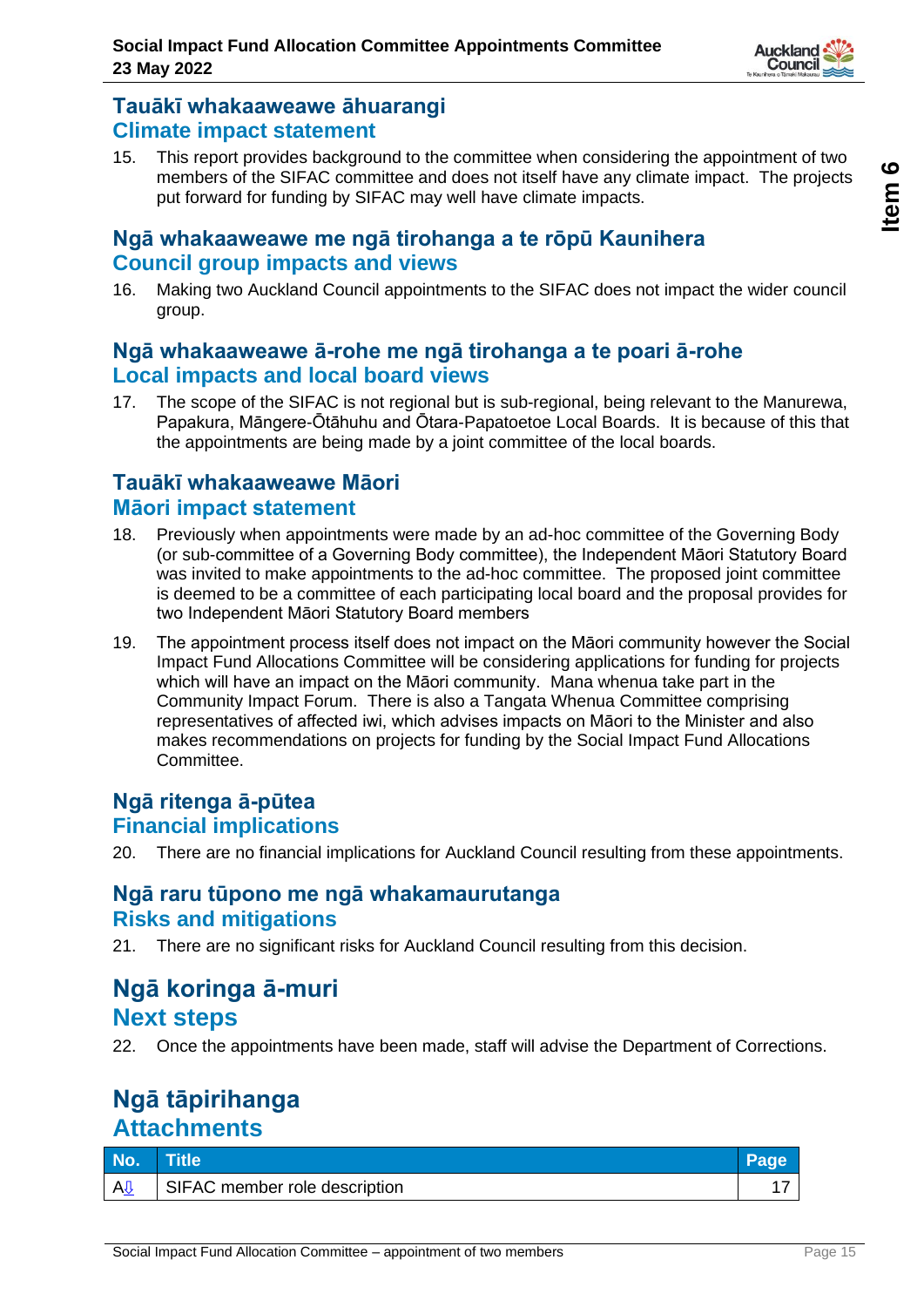

# **Ngā kaihaina Signatories**

| Author     | Warwick McNaughton - Principal Advisor                             |
|------------|--------------------------------------------------------------------|
| Authoriser | Carol McKenzie-Rex - Local Area Manager Franklin Manurewa Papakura |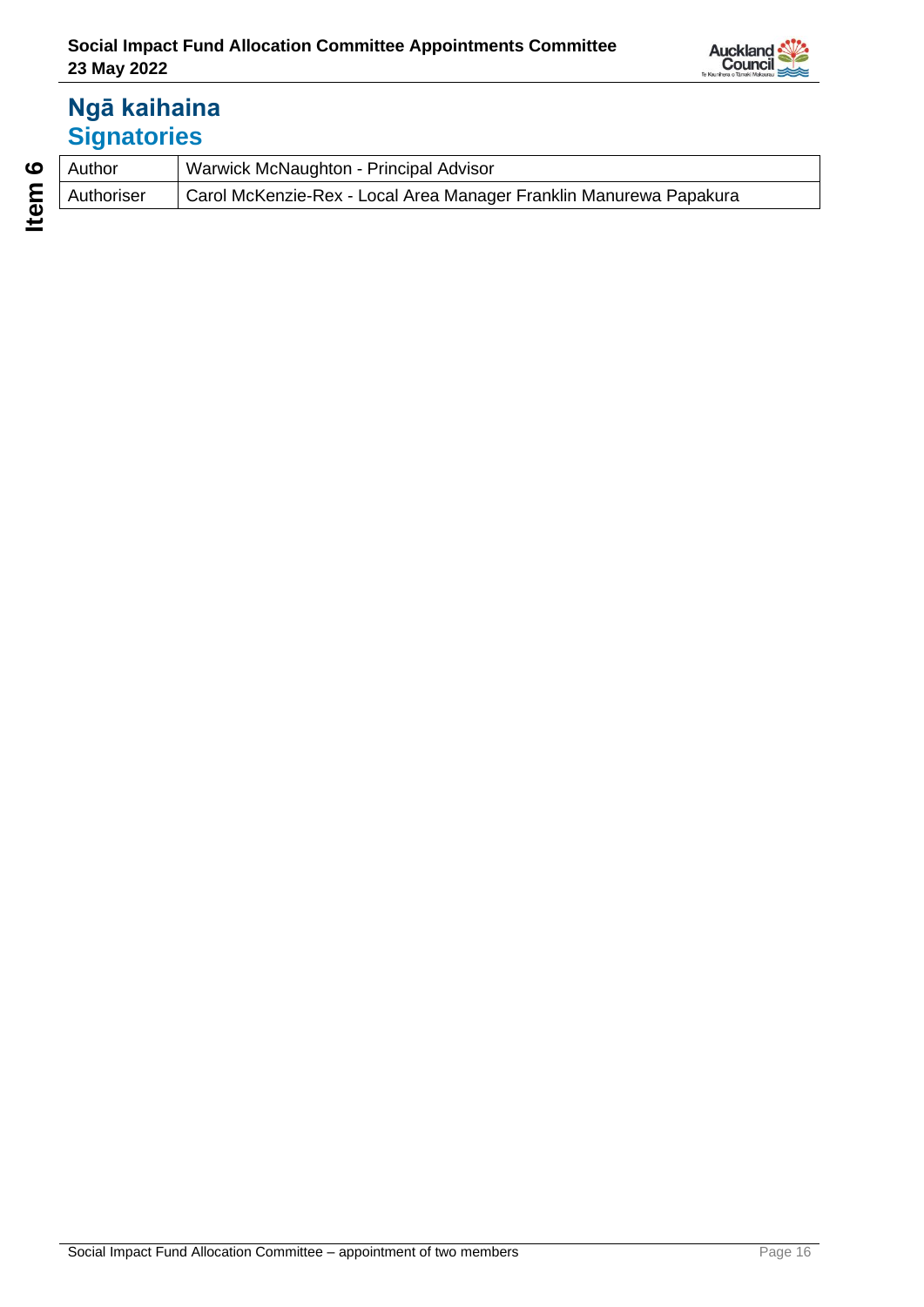



#### <span id="page-16-0"></span>Role Description: Member of Social Impact Fund Allocation Committee

#### **Background**

The Social Impact Fund Allocation Committee (SIFAC) is a newly established body resulting from the Board of Inquiry (BOI) hearing relating to the planning designation for the new men's prison to be located at Wiri, Manukau. The BOI's decision included the following conditions:

Condition 55 "The Minister shall establish a Social Impact Fund Allocation Committee whose purpose is to allocate, review and oversee the funds made available by the Minister under condition 52(d) for the purposes recommended to it from the Community Impact Forum (CIF) and/or the Tangata Whenua Committee."

Condition 55(a) "The SIFAC shall be chaired by the chairperson appointed to the CIF."

Condition 55(b) "There shall be no more than 7 members of the SIFAC of whom at least 2 shall be appointed by the Minister (one of whom shall be appointed in consultation with the Minister of Maori Affairs), at least 2 shall be appointed by the Council, and up to 2 may be co-opted by the SIFAC following its establishment.

In establishing the SIFAC, CIF and Tangata Whenua Committee (TWC) the Board was endeavouring to establish a structure that would ensure suitable consideration and mitigation of any effects of the Prison. The Board advised in its decision:

"We have considered the various proposals put forward and decided that a tripartite structure is most likely to be effective, being the CIF, TWC, and a committee responsible for final allocation decisions about the use of the social impact fund. That committee, to be known as the Social Impact Fund Allocation Committee (SIFAC) will be chaired by the chairperson of the CIF ..... will receive recommendations for funding from the CIF, and determine the project priorities and scheduling for allocations from the fund..."

For more information on the new men's prison please refer to the Department's website:

http://www.corrections.govt.nz/news-and-publications/wiri project.html

#### **Purpose of Role**

The purpose of the SIFAC is to allocate, review and oversee funds made available to address social and/or cultural effects

The establishment of this annual fund of "at least \$250,000" is for the purposes of appropriately avoiding, remedying or mitigating identified social and/or cultural effects directly attributable to the Auckland Region Women's Corrections Facility (ARWCF) and the Men's Corrections Facility (MCF).

Secretariat services for the SIFAC will be provided by the Community Liaison Manager (CLM), a Department employee.

D12-318886